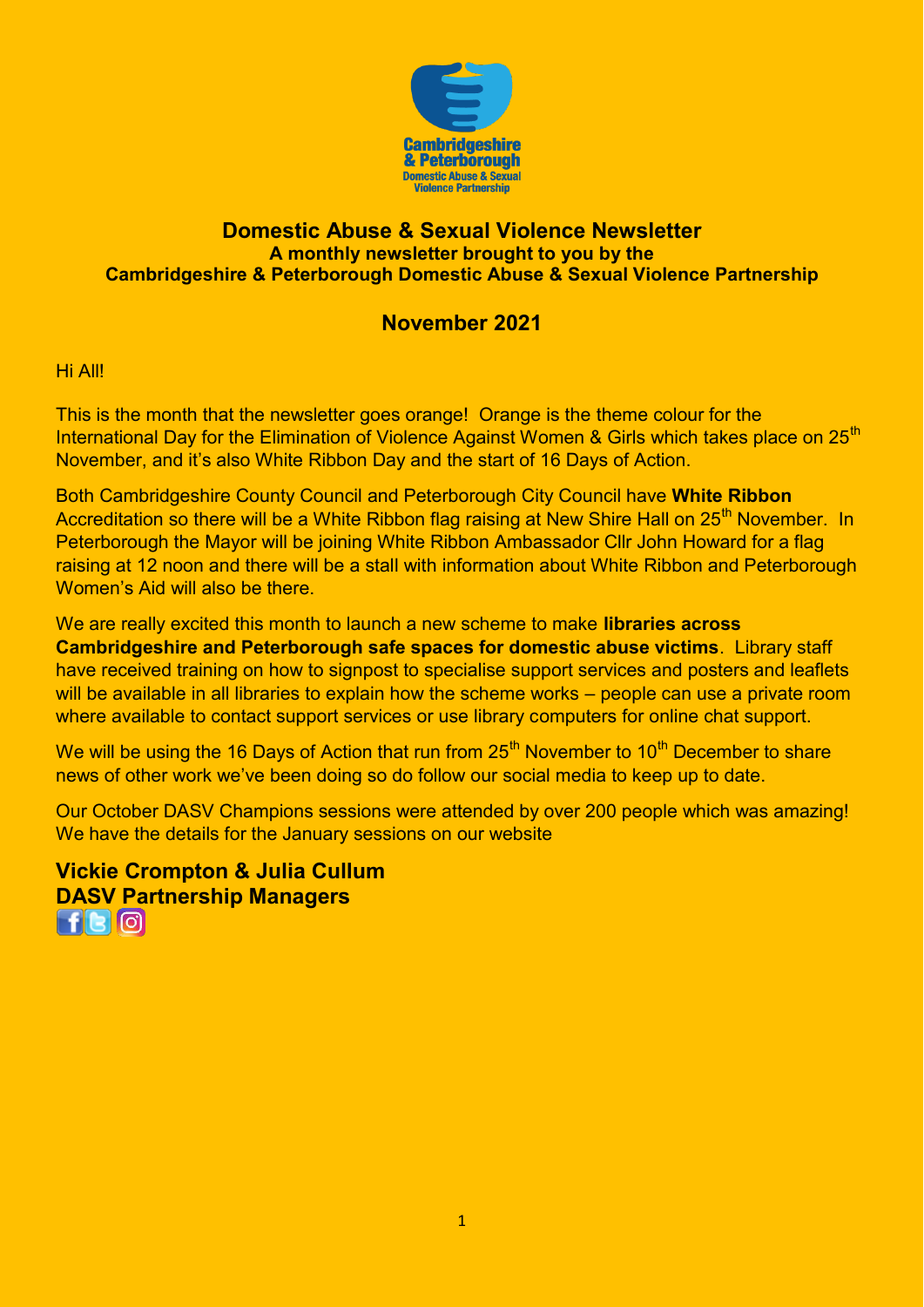# **New national guidance around DA and learning disability**

The Us Too project ran from 2019-2021 with an aim of improving information and outcomes for women with learning disabilities who experience domestic abuse. The project, ran by ARC England, worked with women with learning disabilities and autism to develop guidance for professionals working in social care and for domestic abuse support services.

Amanda from the DASV Partnership was asked to quality assure the documents and we are really pleased that they are now available and that colleagues in social care and the Safeguarding Boards will be sharing them. We are encouraging all services to use the guidance.

You can download both sets of guidance from The 'Us Too' [Project: domestic abuse and women](https://arcengland.org.uk/project-resources/the-us-too-project/)  [with learning disabilities, autism or both - ARC England](https://arcengland.org.uk/project-resources/the-us-too-project/) 

Look out on our social media for messages promoting this guidance during Safeguarding Adults Week 15-21 November

## **Call for feedback on domestic abuse services**

Here at the DASV Partnership Team, our aim is to improve the experience of support from agencies for those suffering from domestic abuse. We really want to hear about experiences that were positive, did one agency do something that made a real impact on your client, or their situation. Do your clients reflect on their experience and would like to share this for the benefit of others?

We know situations can be complex, and often it is the small things that can make a difference. We really want to hear about them so we can increase learning and improve practice. These can be positive, negative and everything in between.

We would also love to hear from young people who were suffering domestic abuse at home  $-$  is there anything they would wish to share? Is there anything that "we" could have done to improve their situation?

Is there anything you, as a professional would like to feed in about the system yourself?

All feedback will be anonymous, and not used in anyway to identify you personally.

*Chloe Stewart is* there to listen, and pass back relevant information to us at the DASV Partnership.

*07923253332 [SADAfeedbackproject@stevenage.gov.uk](mailto:SADAfeedbackproject@stevenage.gov.uk) please don't hesitate to get in touch!*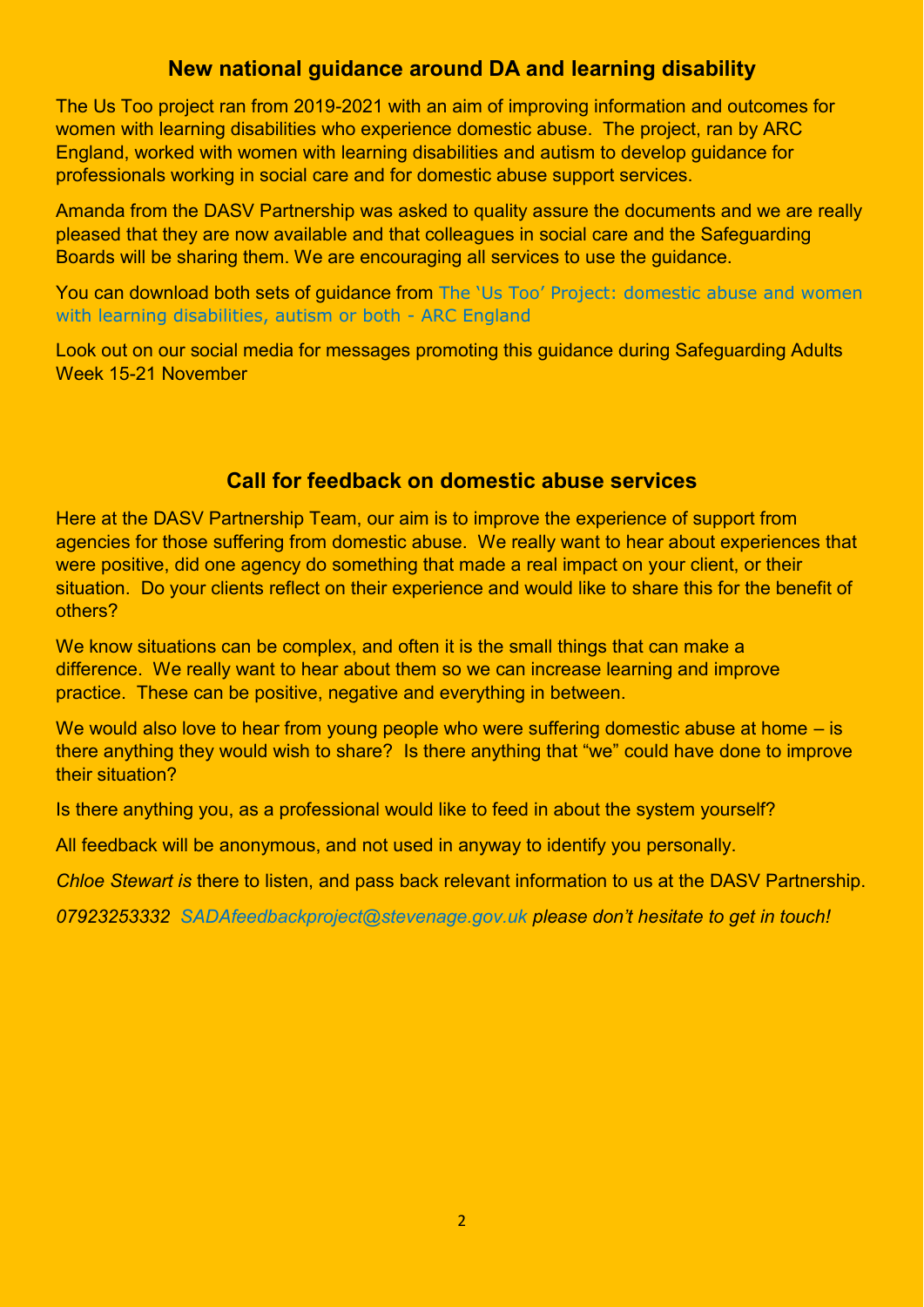### **Alcohol Awareness Week**

Alcohol Awareness Week takes place between 15-21<sup>st</sup> November and the national theme for this year is 'Alcohol and relationships'.

National Alcohol Awareness Week is a chance for the UK to get thinking about drinking. It's a week of awareness-raising, encouraging the public to think about their relationship with alcohol and for us to highlight local support services that are available to help individuals to make changes.

The covid pandemic has had a significant impact on wellbeing with some individuals struggling with feelings of isolation and loneliness which has led to increases in alcohol consumption. From a national perspective we are starting to recognise the impact with higher numbers of alcohol related deaths and generally people struggling with their alcohol consumption and leaving it later to seek help.

Alcohol can have a negative impact on loved ones and affect wider relationships in our lives

So Alcohol awareness week provides us with the opportunity to drive a conversation about alcohol and signpost those who need help to the support they need.

We have a new page on the Cambs DASV website with some information about domestic abuse and substance misuse as well as links to local services [Welcome to Cambridgeshire DASV](https://www.cambsdasv.org.uk/website/drugs_and_alcohol/579953)  [Partnership \(cambsdasv.org.uk\)](https://www.cambsdasv.org.uk/website/drugs_and_alcohol/579953)

# **Al-Anon Family Groups**

Al-Anon came to the UK in 1951 with the first group being formed in Belfast.

Since that time, Al-Anon has grown in the UK and Republic of Ireland into a network of over 700 self-help groups and continues to attract new members every day of the week.

Al-Anon is non-religious, non-political and multi-racial. Al-Anon is available, free of charge, to anyone who is or has been affected by someone else's drinking, including adult children of alcoholics, parents, partners, spouses, other relatives and friends of problem drinkers.

Alcohol abuse and alcoholism within a family affects not only the drinker but also the family members, including the children and friends. Our recent survey shows that 99% of people who attend Al-Anon meetings were emotionally affected by their loved ones' drinking, 66% were affected mentally, 63% were affected financially and 44% were affected physically. These effects include depression, anxiety, stress, domestic abuse and much more.

The website has much more information including links for professionals, case studies.

[www.al-anonuk.org.uk](http://www.al-anonuk.org.uk/) Helpline 7 days a week 0800 086 811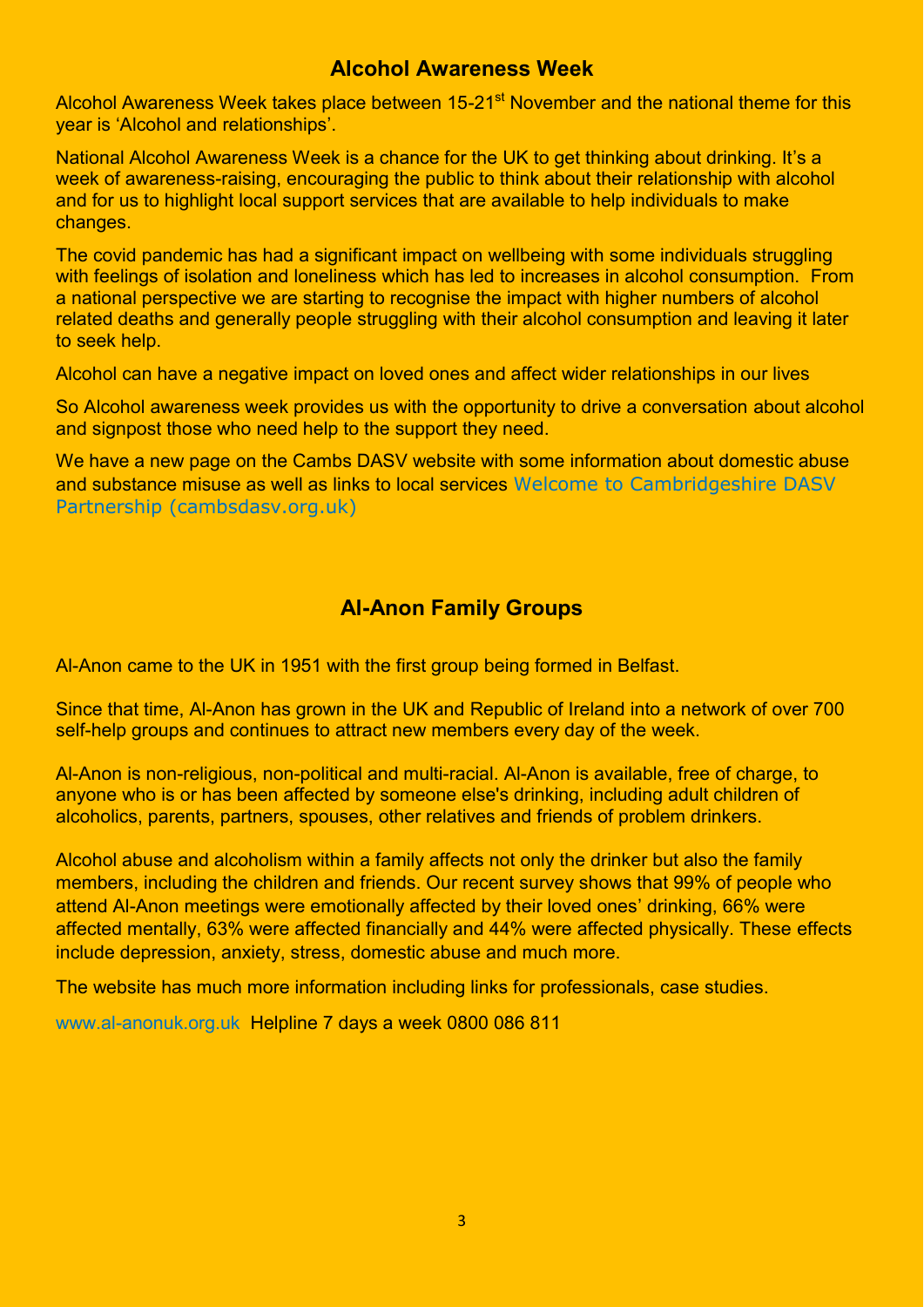### **The iMatter Programme: for women who have experienced domestic abuse**

Victim Support's iMatter programme has been designed for women aged 16 and over who have been, or are currently, victims of domestic abuse.

It is suitable for those who are not high risk, and is available in the following languages: English, Welsh, Urdu, Bengali, Polish and Gujarati.

The programme is delivered online, by Zoom, across 10 weeks in groups of up to 12 women. Sessions are facilitated by two specially-trained Victim Support staff members. Each session lasts approximately 90 minutes.

Each session focuses around group discussion and the sharing of ideas, but participants will not be asked to share anything they do not wish to. The focus of iMatter is not on individual experiences, but on helping victims of domestic abuse move on in their recovery journey.

The programme looks at the importance of self-worth, self-care and mindfulness.

Cambs DASV website has a new page with details of all victim/survivor support programmes in Cambridgeshire and Peterborough - find out about iMatter and other programmes at: [Welcome to](https://www.cambsdasv.org.uk/website/survivor_support_programmes/577113)  [Cambridgeshire DASV Partnership \(cambsdasv.org.uk\)](https://www.cambsdasv.org.uk/website/survivor_support_programmes/577113) 

## **Economic Abuse victims denied Legal Aid**

Anew report from Surviving Economic Abuse, [Denied justice,](https://survivingeconomicabuse.org/wp-content/uploads/2021/10/Denied-justice-October-2021.pdf) shows that the means test in England and Wales is preventing victim-survivors from accessing legal aid by not taking account of the economic abuse they have experienced. The means test often deems their income or capital too high for support from legal aid, even though the abuser's behaviour means they cannot access their income or assets.

Of the women SEA spoke to, a significant number were living in poverty and struggling to afford essentials, like food for their children, yet were refused legal aid.

The report shows that, without legal aid victim-survivors are:

- unable to leave abusers because they cannot afford the legal costs of separation
- unable to rebuild their lives separate from the abuser because of legal costs
- exposed to further economic abuse by abusers through the court system.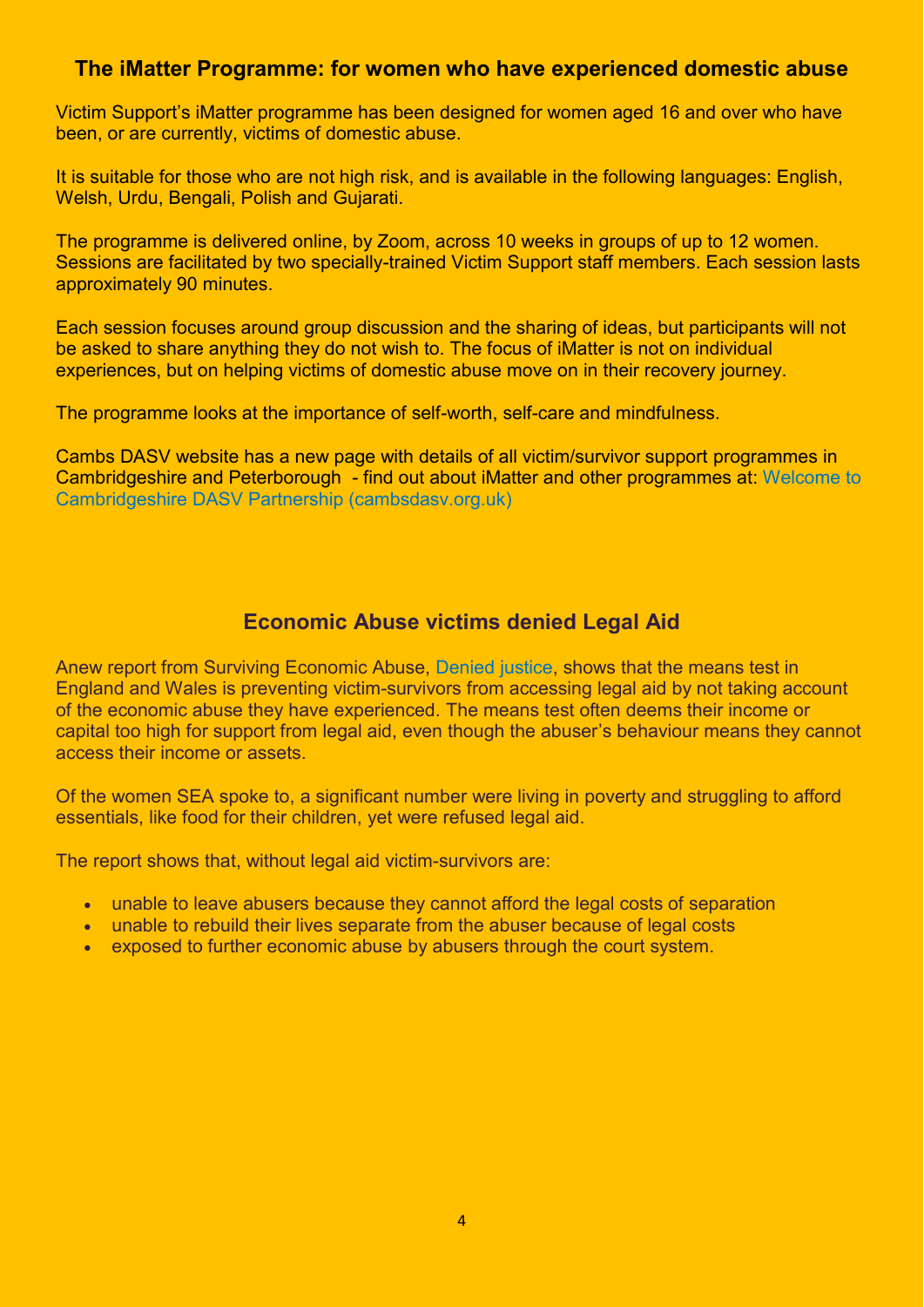## **County Lines campaign launches for schools and communities**

A CAMPAIGN to raise awareness of 'county lines' drug dealing and prevent the criminal exploitation of young and vulnerable people has been launched with an online film premiere. Cambs Against County Lines is a campaign from Cambridge Community Safety Partnership – of which Cambridge City Council is a partner. It aims to raise awareness amongst young people and adults in Cambridge city of the risks around county lines drug dealing and to help them to recognise the signs of the related grooming process that is a recognised part of this criminal operation. County lines is where illegal drugs are transported from one area to another by children or vulnerable people who are coerced into participation by gangs. A 'county line' is the term used to describe an organised criminal network using dedicated mobile phone numbers to move illegal drugs into an area. Drug dealers get young people to deliver their drugs by paying them or by forcing them through violence, coercion and grooming.

As part of the campaign, the short video which premiered recently plus other educational resources have been produced by AlterEgo Creative Solutions, for use in Cambridge secondary schools and other educational and community settings, primarily at Key Stage 3. The film and resource package produced for Cambridge focuses on a fictional young man named Dex who is involved in county lines drug dealing. The resources outline his 'six-point business model' where he talks about how he grooms and ultimately exploits young people to work for him as part of his operation. Sessions using this resource package are available for use in educational settings and will be made available for community based workshops. To find out more please contact [countylines@cambridge.gov.uk](mailto:countylines@cambridge.gov.uk) 

For more information on Cambs Against County Lines, including links to resources, visit <https://www.cambridge.gov.uk/cambs-against-county-lines>

### **'Stuck in the Middle with You' – Domestic Abuse and Menopause**

'Stuck in the Middle with You', is a small scope study, funded by The Emmanuel Kaye Foundation. The project aims to increase understanding of how menopause impacts on women survivors' experience of domestic abuse and how women's experience of healthcare for menopause-related symptoms might have provided opportunities for disclosure.

Key project activities included: two focus groups with survivors of domestic abuse who had experienced menopause, a desk based literature review, and a consultation with General Practitioners in partnership with IRISi.

Emerging findings suggest menopause impacts women's relationships, especially with their intimate partner/s, while domestic abuse may impact menopause symptoms; with negative symptoms or experiences compounding or obscuring one another.

The study produced a literature review, research briefing and guidance for General Practice on the topic. [Resources Archive - AVA - Against Violence & Abuse \(avaproject.org.uk\)](https://avaproject.org.uk/resources/)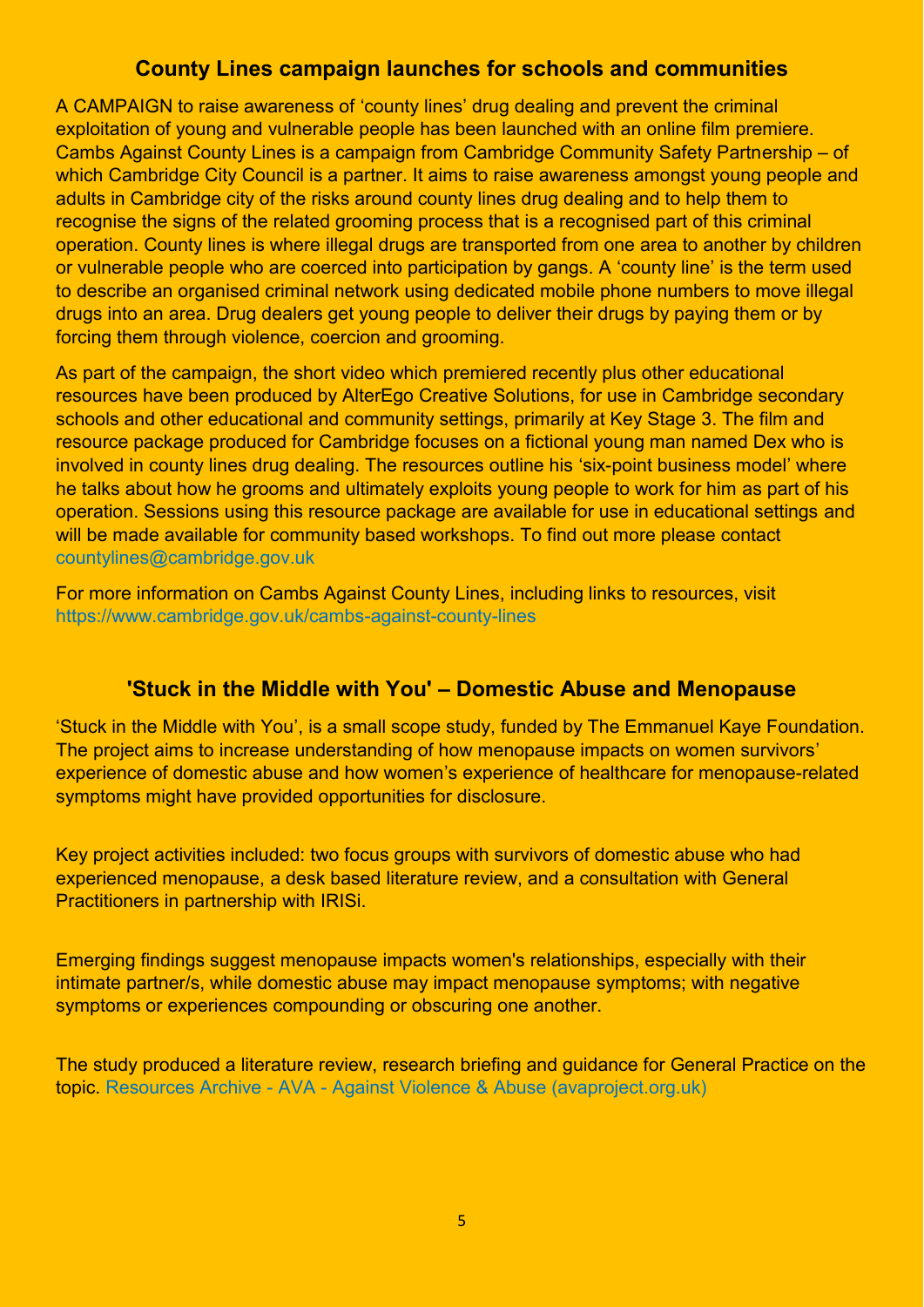### **New report on immigration status**

Safety Before Status is examines the existing evidence on national policy measures for victims and survivors with insecure immigration status, and provides new evidence on the pathways and barriers to support in practice. It draws on two independent pieces of research commissioned by the Domestic Abuse Commissioner in early 2021:

[Safety-Before-Status-Report-2021.pdf \(domesticabusecommissioner.uk\)](https://domesticabusecommissioner.uk/wp-content/uploads/2021/10/Safety-Before-Status-Report-2021.pdf)

## **Children and Young People's experiences of Unconscious Bias**

All of us are biased in one way or another. Our bias can be conscious or unconscious, innate or leant – and ultimately results in us placing disproportionate weight in favour or against a person, idea, group or thing, often without evidence or just cause.

Unconscious biases are social stereotypes about certain groups of people that individuals form outside their own conscious awareness. Everyone holds unconscious beliefs about various social and identity groups and they are often incompatible with our consciously held values.

Whilst we all have biases, failing to recognise or address our bias can have catastrophic results at an individual and societal level. This is particularly true when we think about the unconscious biases that professionals/ volunteers may have and the impact it can have on children and young people.

The Cambridgeshire and Peterborough Safeguarding Boards have spoken to children and young people from across Cambridgeshire and Peterborough about their experiences of unconscious bias, how it makes them feel and what can be done to address it. The children and young people who we spoke to were both primary and secondary aged children from a range of ethnic and demographic backgrounds. Whilst they were a diverse group of children and young people, they had all experienced unconscious bias and they all agreed that it needed to be addressed. They kindly gave us their permission to use their experiences and quotes within this resource with the express hope that it would start a conversation and help people to think about their unconscious **biases** 

We hope that you find this resource useful and take the *time to start a conversation about unconscious bias.* 

The resource takes approximately 10-15 minutes and can be accessed via the link below

[https://www.safeguardingcambspeterborough.org.uk/home/covid-19/e-learning-during-covid-](https://www.safeguardingcambspeterborough.org.uk/home/covid-19/e-learning-during-covid-19/children-and-young-peoples-experience-of-unconcious-bias/)[19/children-and-young-peoples-experience-of-unconcious-bias/](https://www.safeguardingcambspeterborough.org.uk/home/covid-19/e-learning-during-covid-19/children-and-young-peoples-experience-of-unconcious-bias/)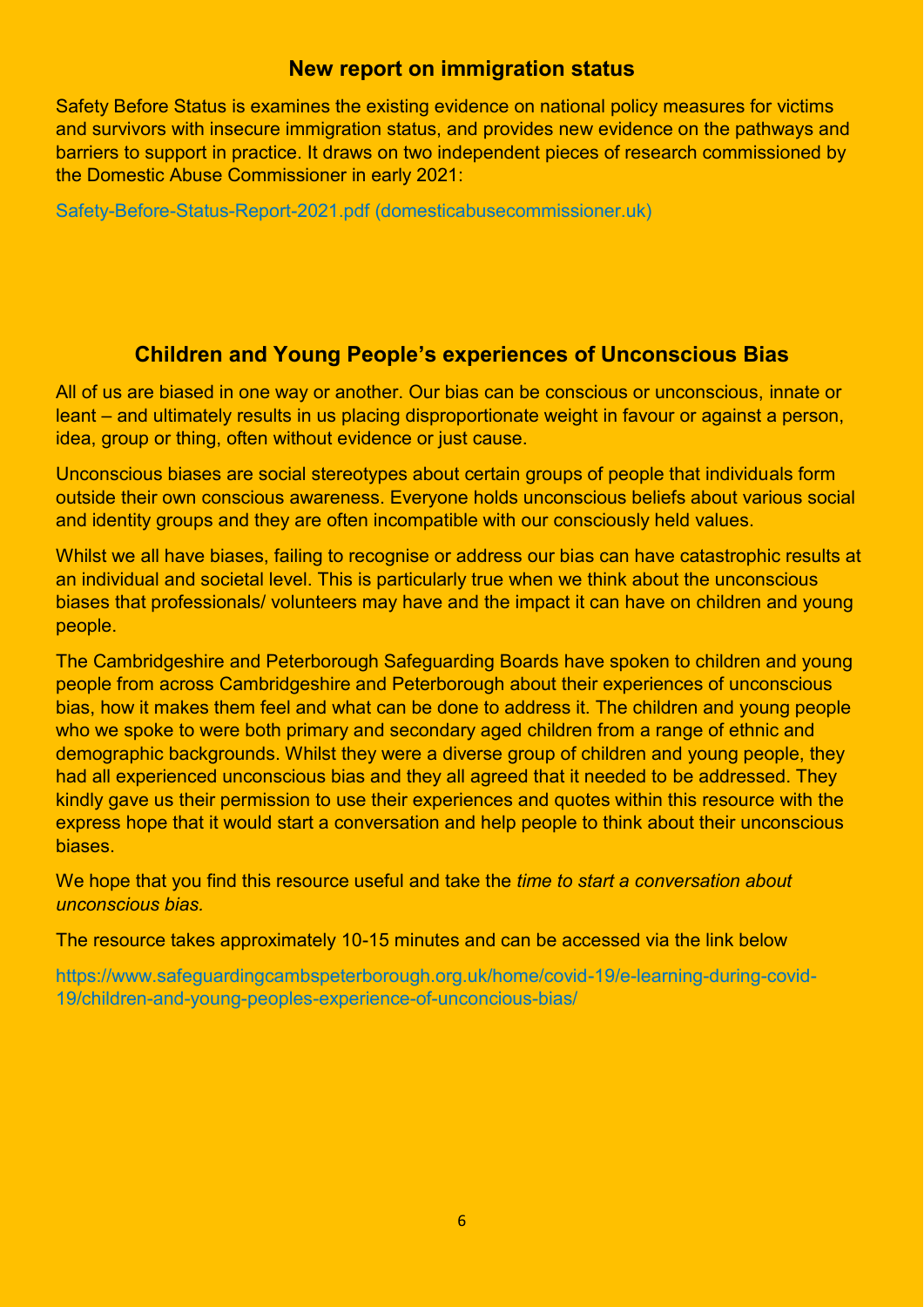# **Family Respect Project**

The Family Respect project is part of a larger domestic abuse programme across Peterborough and Cambridgeshire which is being funded by the Home Office and delivered by YMCA Trinity. The programme in its entirety has three strands which focus on: stalking and harassment, healthy relationships, and child to parent abuse.

The Family Respect project is being led by YMCA Trinity Group through collaboration with The Police and Crime Commissioner for Cambridgeshire & Peterborough, and Respect UK.

Our Family Respect project focuses on working with children and young people aged 10 to 16 years of age, who display any abusive behaviours towards their parents and carers, and other people in their family. The focus is to support families who are experiencing child to parent abuse with a particular focus on working with the child or young person to facilitate change and growth within the family as a wider system.

#### **Can I make a referral to Family Respect?**

As we know, abuse takes many forms, and the signs are often invisible to those on the outside of it. Child to parent abuse is particularly hidden and misunderstood which often results in parents and carers feeling isolated, without any support.

Do you have a professional involvement with a child or young person aged 10 to 16 years of age. who you know is showing physical or violent behaviours towards other people in their home? Maybe they have caused damage to items in their home, or to items which belong to someone else? Have they used coercion and manipulation to control the freedom and choices of other people they live with? It could be that they use verbal insults or threats to other family members? Or perhaps the abuse focuses on stealing, demanding money, or other people's property?

For us to be able to accept a referral for a family we need to ensure that someone in the family has reached out to the police for support with the abusive behaviour and this might have been a phone call or by looking at information online. If a young person has engaged with youth offending services, this is another way we can accept a referral.

If you know a child or young person between 10 and 16 years of age who needs support because of any abusive behaviours they are exhibiting towards their parents or carers, or towards other people in their home, this could be a well-suited programme for them to get involved with.

If you know a young person outside of the age range, we still might be able to help provide support to them, so get in touch with us to discuss the referral in more detail so we can consider the support we might be able to offer.

The project is operating in Peterborough and Cambridgeshire and referrals will be taken based on the location the young person resides.

#### **How does the Family Respect work take place?**

Our Family Respect project works with the child or young person in a face-to-face environment (where this is possible), working with them as part of the solution, rather than viewing them as the problem. The intention is for young people to build a trusting relationship through the duration of our involvement.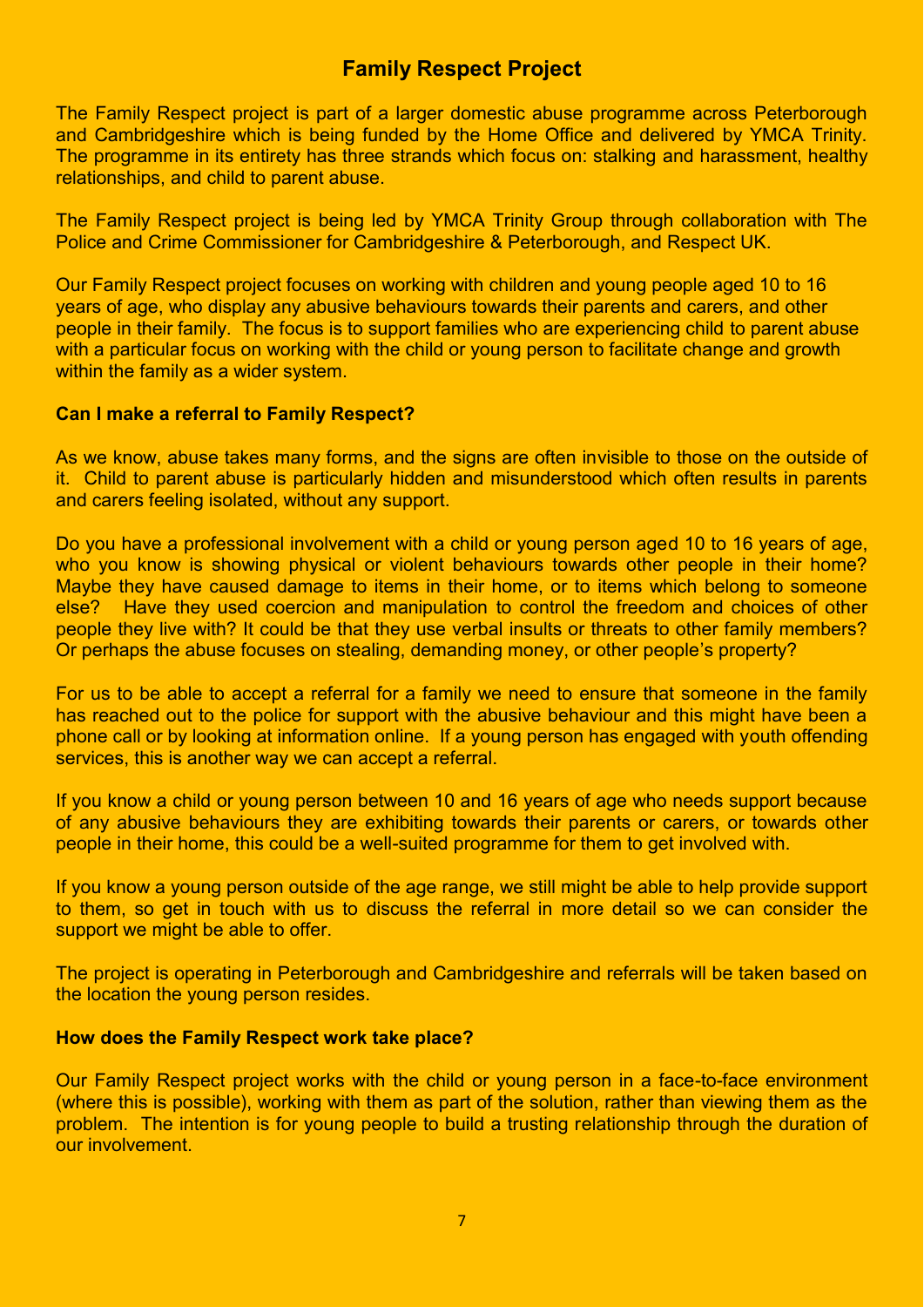- Each family will be allocated a Family Respect worker who will complete the programme over a period of around 13 weeks.
- Throughout the duration of the programme, parent/carers will be offered support whilst the young person will be offered 8 individual sessions.
- 2 sessions will take place collaboratively with the young person and their parents, carers, or alongside other family members as appropriate.
- Each parent or carer will have the option to have their own support from an advocate which will enable them to share their own feelings and experiences about what has been happening, whilst giving thought to what the future might look like.

Our intention is to rebuild family relationships and create long lasting change for everyone in the family, by providing healthy and sustainable approaches to managing conflict.

If you have a young person in mind, please complete our Family Respect online referral form which you can access here: [Family Respect Project - Referral Form.](https://eur01.safelinks.protection.outlook.com/?url=https%3A%2F%2Fform.jotform.com%2F212653507802048&data=04%7C01%7CMelanie.khan%40ymcatrinity.org.uk%7Caf915156ad654e3dbaf308d9949e0e57%7Cff4fe71bb86e4ea2883d9bc4f66eb037%7C0%7C0%7C637704228833374303%7CUnknown%7CTWFpbGZsb3d8eyJWIjoiMC4wLjAwMDAiLCJQIjoiV2luMzIiLCJBTiI6Ik1haWwiLCJXVCI6Mn0%3D%7C1000&sdata=xkiJxz5Jrl%2FiYdRDPoA9zKo%2BkO09T17yTPCB28ApJJI%3D&reserved=0)

#### **What consent do I need to have from the family?**

If you submit a referral to the Family Respect programme, it is a mandatory requirement and expectation that you have already gathered consent from anyone who has parental responsibility for the child or young person.

The family must understand that their consent means they are agreeing to being contacted by the Family Respect project.

You must obtain consent from the young person themselves where they are able to give their own consent.

You must have gained this consent from all relevant people prior to the referral form being submitted to us; referrals will not be able to progress without consent being in place.

#### **How do I learn more about the Family Respect project?**

To make a referral please get in touch with the team by emailing [familyrespect@ymcatrinity.org.uk](mailto:familyrespect@ymcatrinity.org.uk) or by calling Melanie Khan (Family Respect Project/Service Manager) on 07771357187.

### **Sanctuary Scheme exemption**

Our colleagues at the Department for Work and Pension advise that from 1 October 2021 there is a **[Sanctuary Scheme](https://www.dahalliance.org.uk/media/10661/15_-wha-sanctuary-scheme.pdf)** exemption from the removal of the spare room subsidy. This exemption applies to claimants in the social rented sector whose home has had additional security installed under a Sanctuary Scheme due to domestic violence. Eligible Universal Credit claimants can claim the exemption by contacting their work coach or case manager. Housing Benefit claimants should speak to their local authority.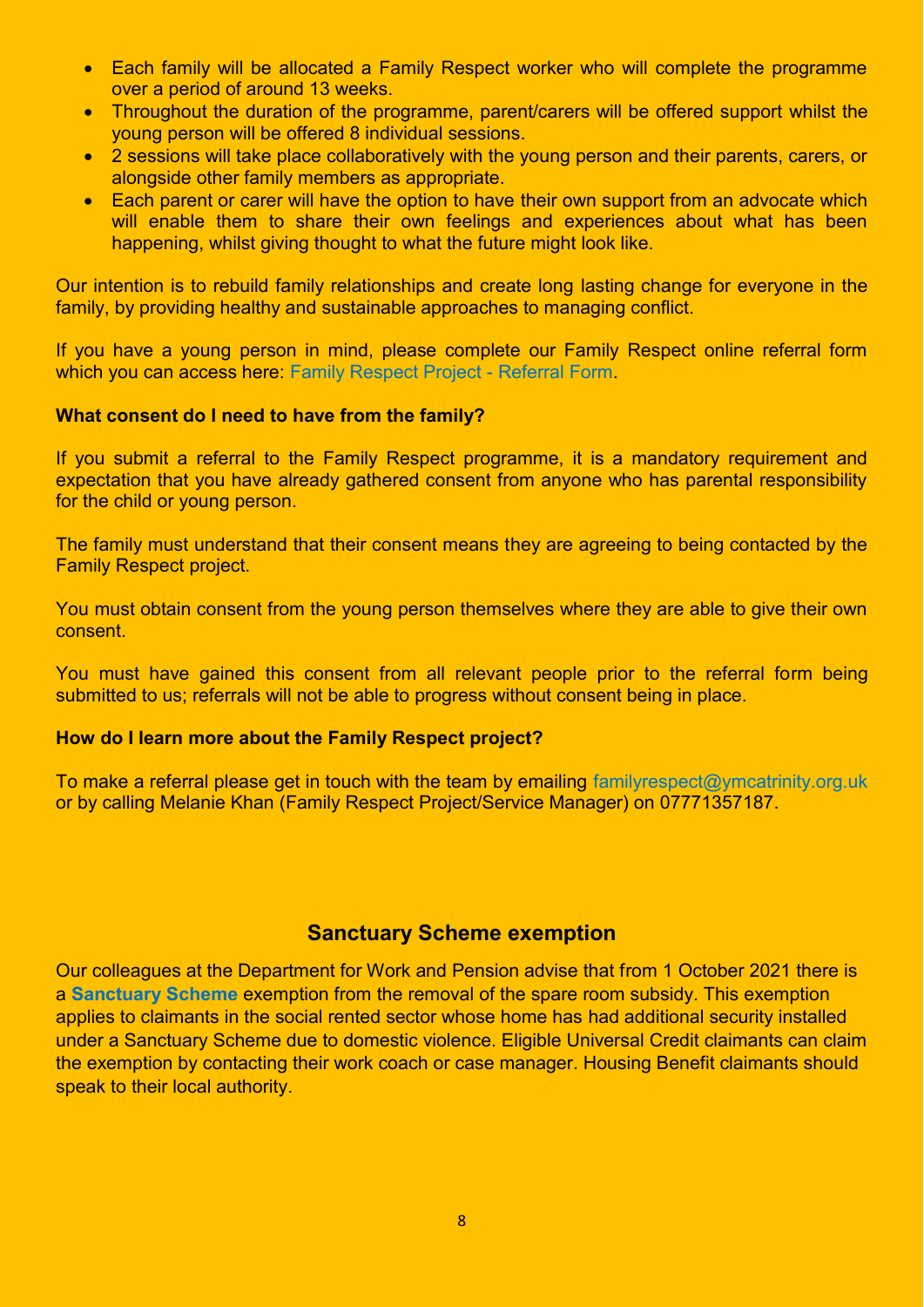# **Training updates**

The Domestic Abuse elearning module has been updated and is now live on our website [Welcome](https://www.cambsdasv.org.uk/website/elearning_modules/92616)  [to Cambridgeshire DASV Partnership \(cambsdasv.org.uk\)](https://www.cambsdasv.org.uk/website/elearning_modules/92616) 

The Safeguarding Boards have training on using the DASH to assess risk to domestic abuse victims on 26<sup>th</sup> November (see below)

Upcoming multi-agency safeguarding training from the Safeguarding Adults and Children Partnership Board

| <b>Date</b>        | <b>Course</b>                                                   | <b>Time</b>     |
|--------------------|-----------------------------------------------------------------|-----------------|
| 10th November 2021 | <b>Messages from Safeguarding Adult Reviews and Audits</b>      | $13:00 - 14:30$ |
| 15th November 2021 | Introduction to Child Criminal Exploitation                     | $10:30 - 12:30$ |
| 25th November 2021 | <b>Introduction to Young Carers</b>                             | $09:30 - 11:30$ |
| 26th November 2021 | Domestic Abuse – Using the DASH to Risk Assess the<br>situation | $09:30 - 11:30$ |

To book a place on any of our training, please

visit<https://safeguardingcambspeterborough.org.uk/availabletraining/>

## **Supporting children experiencing domestic abuse at home – free training session**

AVA the independent national charity working to improve the response to victim-survivors of gender-based violence and abuse is working in partnership with Cambridgeshire County Council to help shape local guidelines and best practice in providing services for young people who are living with conflict, abuse, and violence.

Following a series of workshops with local young people and professionals and practitioners based in Cambridgeshire, AVA have produced a set of guidelines to support your work so it can make a real difference to the lives of children and young people in your area.

AVA are offering a free training session, (3 hrs), based on the developed guidelines, including:

- practical information on how children/young people experiencing abuse at home might present;
- what approaches, language and phrases to use with the child/young person to encourage disclosure;
- how to support both the child/young person as well as non-abusive parent; to ensure safety and wellbeing.

The course will comprise of interactive activities and group discussions.

#### **Who should attend?**

This course is intended for professionals and practitioners based in Cambridgeshire, who work directly with children/young people experiencing domestic abuse at home. This course is not suitable for practitioners with no previous training in domestic violence.

Dates and times of training:  $7<sup>th</sup>$ ,  $8<sup>th</sup>$ ,  $9<sup>th</sup>$  or 10<sup>th</sup> December 10.00 – 13.00 (only need to attend one session)

Register here: [https://www.bigmarker.com/against-violence-and-abuse/Supporting-](https://www.bigmarker.com/against-violence-and-abuse/Supporting-Children-Experiencing-Domestic-Abuse-at-Home-Free-Training-Session)[Children-Experiencing-Domestic-Abuse-at-Home-Free-Training-Session](https://www.bigmarker.com/against-violence-and-abuse/Supporting-Children-Experiencing-Domestic-Abuse-at-Home-Free-Training-Session)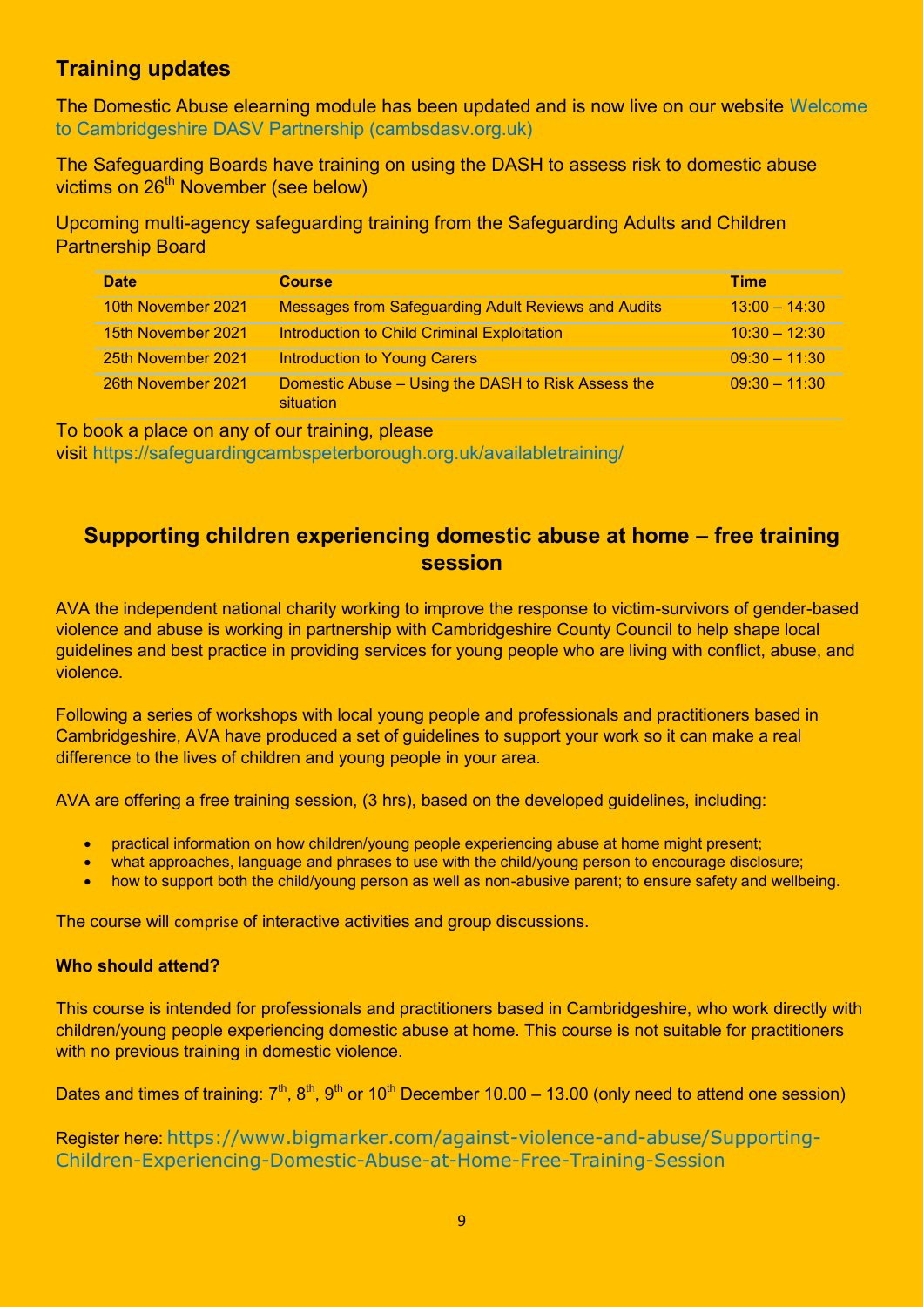### **New training courses from Sun Network**

Sun Network have just launched some new training courses and would like to hear from other organisations that might be interested in swapping training courses to save on cost of attendance

**Porn & Sex Addiction** training is an informative 3 hours course with examples from a myriad of addictions relating to sexuality. The next training is Thursday 11th November at 09:30 – 12:30, which will be hybrid via Zoom or in person at the Edge Cafe, 351 Cambridge, Mill Road. You will be sent your own 3 hour CPD certificate after attending regardless of whether you join online or in person in Cambridge. Other dates that you can book are in 2022: [Tues 18th January, Thurs, 24th](https://porn-sex-addiction-2022-jan-jun.eventbrite.co.uk/)  [Feb, Tues 5th April and Thurs 16th Jun](https://porn-sex-addiction-2022-jan-jun.eventbrite.co.uk/) (all in the mornings from 9:30-12:30, online and in Cambridge)

**Recovering from Addiction** Training - Our next training (in person and online) dates are Thursday [24th February 2022 and Thursday 16th June](https://recoveryingfromaddictiontngonlinecam2022-febjun.eventbrite.co.uk/) 2022 (both mornings). You will be sent your own 3 hour CPD (Continued Professional Development) certificate after attending. The training is an informative course drawn on years of experience and hours of recovery work with people from all walks of life and all sorts of trauma and expressions of addiction.

**[Addiction Introduction:](https://www.sunnetwork.org.uk/training/introduction-to-addiction/)** Training - Understand environmental, biological and behavioural causes. What happens in the brain during the addiction cycle, and what has been found to help.

**Co-Production Training -** Learn the differences between collaboration, involvement and coproduction. Understand the benefits, identify and remove the barriers, and learn how to successfully facilitate or be involved in co-production work. Contact us for more informatio[n](mailto:enquiries@sunnetwork.org.uk) [enquiries@sunnetwork.org.uk.](mailto:enquiries@sunnetwork.org.uk)

All the info is here:<https://www.sunnetwork.org.uk/training/>

# **Pets and Domestic Abuse**

Did you know that pets are often used as a tool within domestic abuse, to coerce and control? Dog's Trust would like to invite you to join this free Webinar to explore this further with four of the UK's specialist pet fostering services and [The Links Group.](https://thelinksgroup.org.uk/) 

Sadly, research shows that there is a link between abuse to animals and abuse to people, with many perpetrators exploiting the bond that we have with our animals as a tool for abuse. During the 16 Days of Activism against Gender-Based Violence, we would like to take this opportunity to raise awareness of the issues surrounding pets and domestic abuse. Please join us for this session to discuss the topic in more detail and provide you with key information on the pet fostering services available to survivors.

[Refuge4Pets,](https://refuge4pets.org.uk/) [Cats Protection Paws Protect,](https://www.cats.org.uk/what-we-do/paws-protect) [Dogs Trust Freedom Project,](https://www.moretodogstrust.org.uk/freedom-project/freedom-project) and [Endeavour](https://www.endeavourproject.org.uk/) all offer specialist pet fostering services for people fleeing domestic abuse.

*Please join us on Thursday 2nd December from 13.30 to 16.30, follow the link below to sign up to the event:*

[https://www.eventbrite.com/e/exploring-the-connection-between-pets-and-domestic-abuse](https://www.eventbrite.com/e/exploring-the-connection-between-pets-and-domestic-abuse-registration-177238313567)[registration-177238313567](https://www.eventbrite.com/e/exploring-the-connection-between-pets-and-domestic-abuse-registration-177238313567)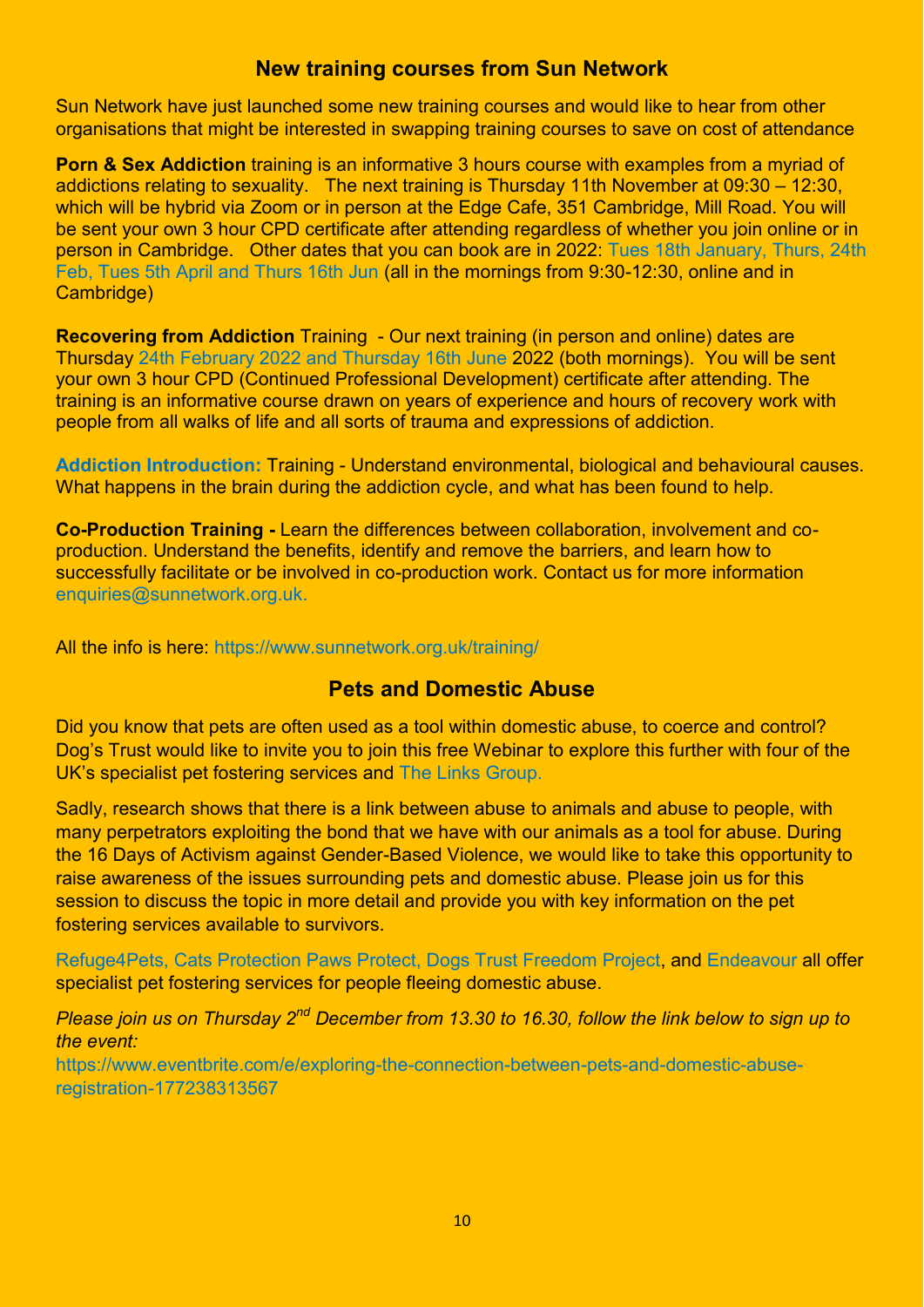# **Vacancies**

## **Support Workers vacancies**

Cambridge Women's Resource centre are currently recruiting Support Workers for the Empowering Women Everywhere Project in Peterborough.

 A partnership project supporting vulnerable women engaged in street sex work in the Peterborough region of Cambridgeshire. CWRC engage in women-centred working, this role is to provide care-coordinated support for women with complex needs who want support or to exit street based sex work.

The ideal candidates will be self-motivated, with energy, and experience of working with vulnerable adults. A developed sense of self-awareness who can work in a gender and trauma informed way.

Support Worker:

CWRC is seeking to hire 3x Support Workers who will be supporting our street sex working project in a housing project. This task involves liaising and engaging with vulnerable women, providing support plans, working in partnership, problem solving, and organising and participating in meetings, and ensuring that deadlines are met in a timely manner. Line management will be with Project Coordinator of CWRC.

This is a position for 1 year which we will be developing to support the partnership work of the Sexual Exploitation and Sex Working Partnership.

### **37 hour posts £24,011.52 - 3 posts available.**

Some evening and weekends required.

This post is restricted to women applicants only and is exempt under Schedule 9, Part 1 of the Equality Act 2010. [Volunteering Cambridge \(cwrc.org.uk\)](https://www.cwrc.org.uk/volunteeringjobs.php) 

# **Volunteer Manager (maternity cover)**

Cambridge Rape Crisis Centre (CRCC) is recruiting a Volunteer Manager (maternity leave cover) to recruit, support and manage volunteers to deliver safe, professional and accessible helpline, email and live chat support services for survivors; in accordance with CRCC policies, quality standards and strategic objectives.

The role will support CRCC to develop recruitment campaigns leading to diversification of our volunteer base and to develop, manage and deliver volunteer training.

Post details

- **Hours:** 37 hours per week (there will be some evening and weekend work)
- **Location:** Cambridge City
- **Post coverage:** Cambridgeshire
- **Salary:** £32,000 pro rata
- **Contract:** This post is a maternity leave cover from January 2022 to January 2023

Full details of the post are in the job description, which is available to download at [Work with us -](https://cambridgerapecrisis.org.uk/recruitment)  [Cambridge Rape Crisis Centre](https://cambridgerapecrisis.org.uk/recruitment)